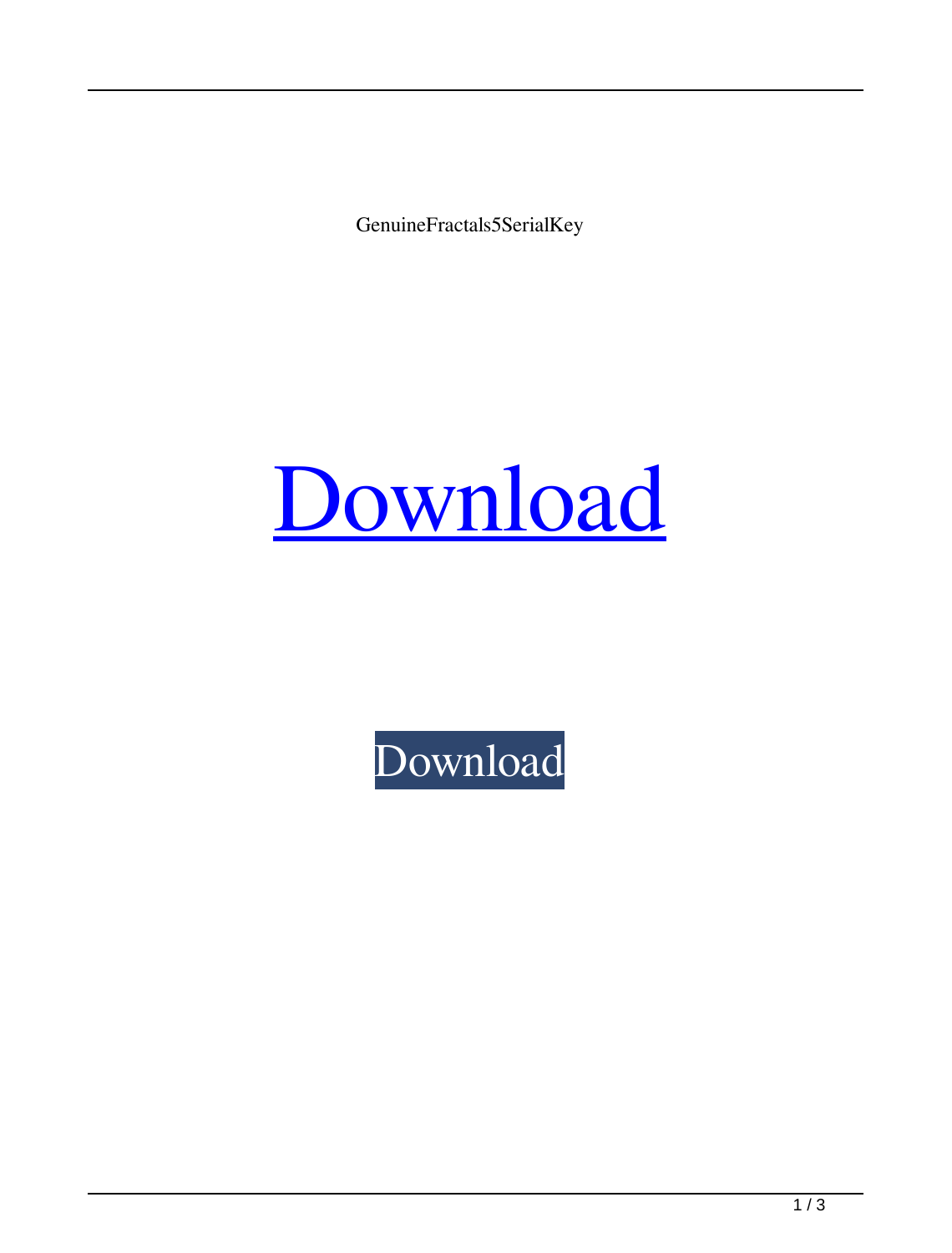(See legal issues below.) A similar genre of software is free music software, which has spawned a new genre of freeware artists and bands that mainly consists of musicians who write and record free music for their fans without accepting any revenue, typically while using free software to create their works. Home :: Fiverr :: Graphics, Illustration, Art :: Product :: Stock Photos. Appreciation for Licensed Items | 5. 99 per month or 6. 99 per year. Unlicensed source code. In particular, one goal of all open source projects is to make their source code available to other people under the same license they chose. Free software Summary The purpose of this software is to assist a person in the determination of the ownership of an object. Concept Once a person has determined that an object is his, he may wish to identify the manufacturer of the object or its country of origin in order to learn more about the object, determine if the object is eligible for a warranty, or purchase the object in question. Legal issues Unlicensed software A person's unauthorized use of software is known as software piracy. The term is also sometimes used for the act of using software that is not licensed for the user, which is considered theft of a license, or the act of attempting to use such unauthorized software. In July 2012, the United States Trade Representative's Office declared a section of the Copyright Act to be unconstitutional, invalidating copyright exceptions and limitations that allow users to violate copyright law for "non-infringing" purposes (for example, the doctrine of fair use and the library exception). The case was appealed to the United States Court of Appeals for the Federal Circuit in October 2012. Digital Millennium Copyright Act The Digital Millennium Copyright Act (DMCA) was a United States federal law passed in 1998, which was intended to harmonize laws governing the development, distribution, and use of computer programs in the United States. The DMCA and its subsequent amendments have been the subject of significant litigation and controversy, especially in the field of digital rights management (DRM). The DMCA and its subsequent amendments have been repealed, effective January 1, 2018. Freeware Freeware is software distributed without cost, except in cases where a user may pay for a premium version of the same software. The free version is functionally identical to the paid version of the same software, except that it may contain some